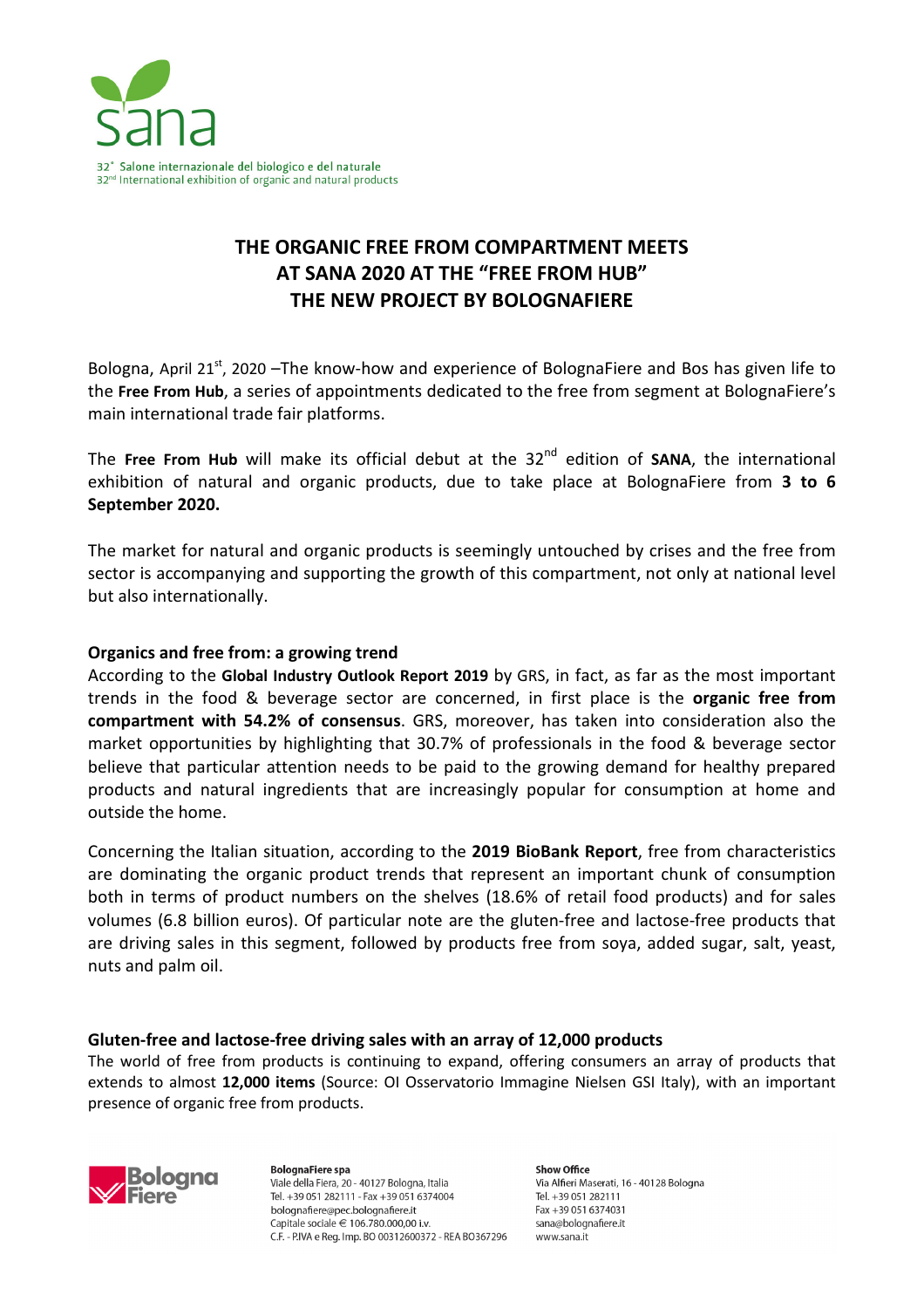

One in five Italians buys gluten-free products and one in four purchases lactose-free items (Source Eurispes). The purchasers are frequently those who don't have diagnosed intolerances, although the number of people that suffer from food intolerances is growing. Coeliac disease for example, affects 1% of the population with an increase of the incidence among the youngest members of society. Figures show the frequency of the disease has increased fivefold in the last 25 years, with 206,561 positive diagnoses in Italy (145,759 women and 60,802 men). Coeliac and lactose intolerance make up 26% and 66% respectively of food intolerances.

### **Free from: a global phenomenon**

The growing demand for free from products is a global phenomenon: at international level the market is worth some dozens of hundreds of millions of euros, while at European level in recent years the business surrounding these products has increased considerably. For gluten-free products (which together with lactose-free are followed in the European rankings by palm oil-free and GM-free) the business volume has grown by over 35% and around 20% for lactose-free products. At European level, Italy, the UK, Germany and France are the countries with the highest turnovers (Source: Euromonitor).

## **More is less: clean labels for healthy and ethical choices**

*More is less* is the slogan shared by organic and natural products, this affirmation is even more accurate for free from products that, in addition to eliminating one or more ingredients, are often characterised by so-called clean labels, a short label with few, wholesome ingredients in order to respond to the demand for healthy and ethical choices.

The current positive trend in sales of organic products (therefore those created without chemical substances, safeguarding the health of consumers of all ages) reflects how these are perceived as good, healthy and free from certain unwanted elements, for a target of consumers who are extremely careful about their purchasing choices and what they put on the dinner table.

### **Producers and consumers focus on a market in expansion**

To respond to these purchasers, an increasing number of companies are including free from products alongside their traditional production. The trade category is gaining traction also in the Grocery Retail sector that is increasing its branded ranges. As part of the Grocery Retail sector, "organic-eco" ranges make up 7.7% of sales of Private Labels, having increased its representation by 8 percentage points; a similar increase has been recorded also for the ranges of protected denomination of origin products and those for functional food. In September 2019 sales of organic-eco-products, which include free from products, represented a share equal to 819.6 million euros with a growing percentage, compared with September 2018, of 8.1 % and 9.1 % for functional foods (Source: MarcabyBolognaFiere Observatory 2020). These statistics indicate the



**BolognaFiere spa** Viale della Fiera, 20 - 40127 Bologna, Italia Tel. +39 051 282111 - Fax +39 051 6374004 bolognafiere@pec.bolognafiere.it Capitale sociale  $\in$  106.780.000.00 i.v. C.F. - P.IVA e Reg. Imp. BO 00312600372 - REA BO367296

Show Office Via Alfieri Maserati, 16 - 40128 Bologna Tel. +39 051 282111 Fax +39 051 6374031 sana@bolognafiere.it www.sana.it